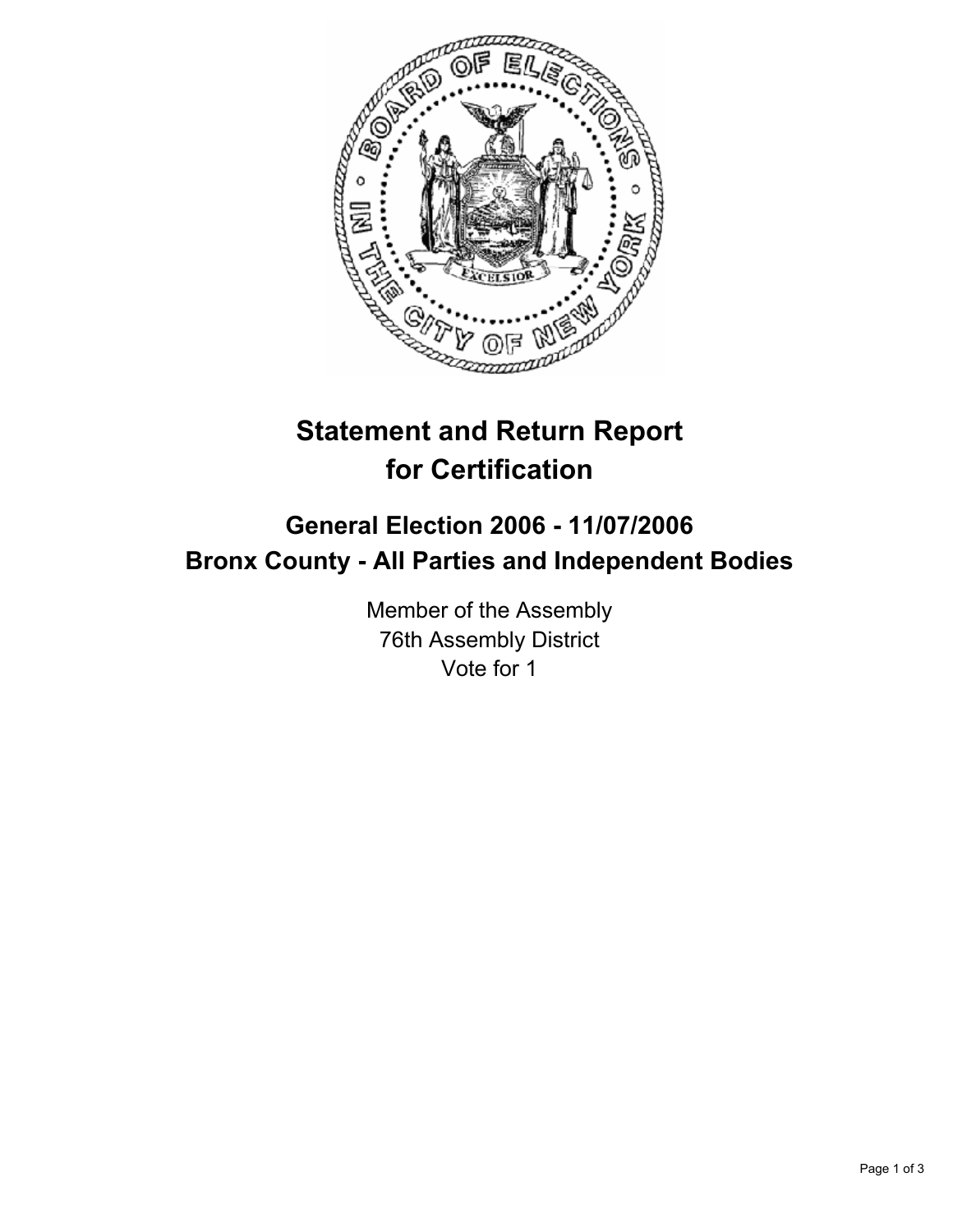

## **Assembly District 76**

| <b>PUBLIC COUNTER</b>             | 17,239 |
|-----------------------------------|--------|
| <b>EMERGENCY</b>                  | 0      |
| ABSENTEE/MILITARY                 | 241    |
| <b>AFFIDAVIT</b>                  | 459    |
| <b>Total Ballots</b>              | 17,971 |
| STEVEN STERN (REPUBLICAN)         | 930    |
| PETER M RIVERA (DEMOCRATIC)       | 11,971 |
| STEVEN STERN (CONSERVATIVE)       | 202    |
| PETER M RIVERA (WORKING FAMILIES) | 708    |
| <b>Total Votes</b>                | 13,811 |
| Unrecorded                        | 4.160  |